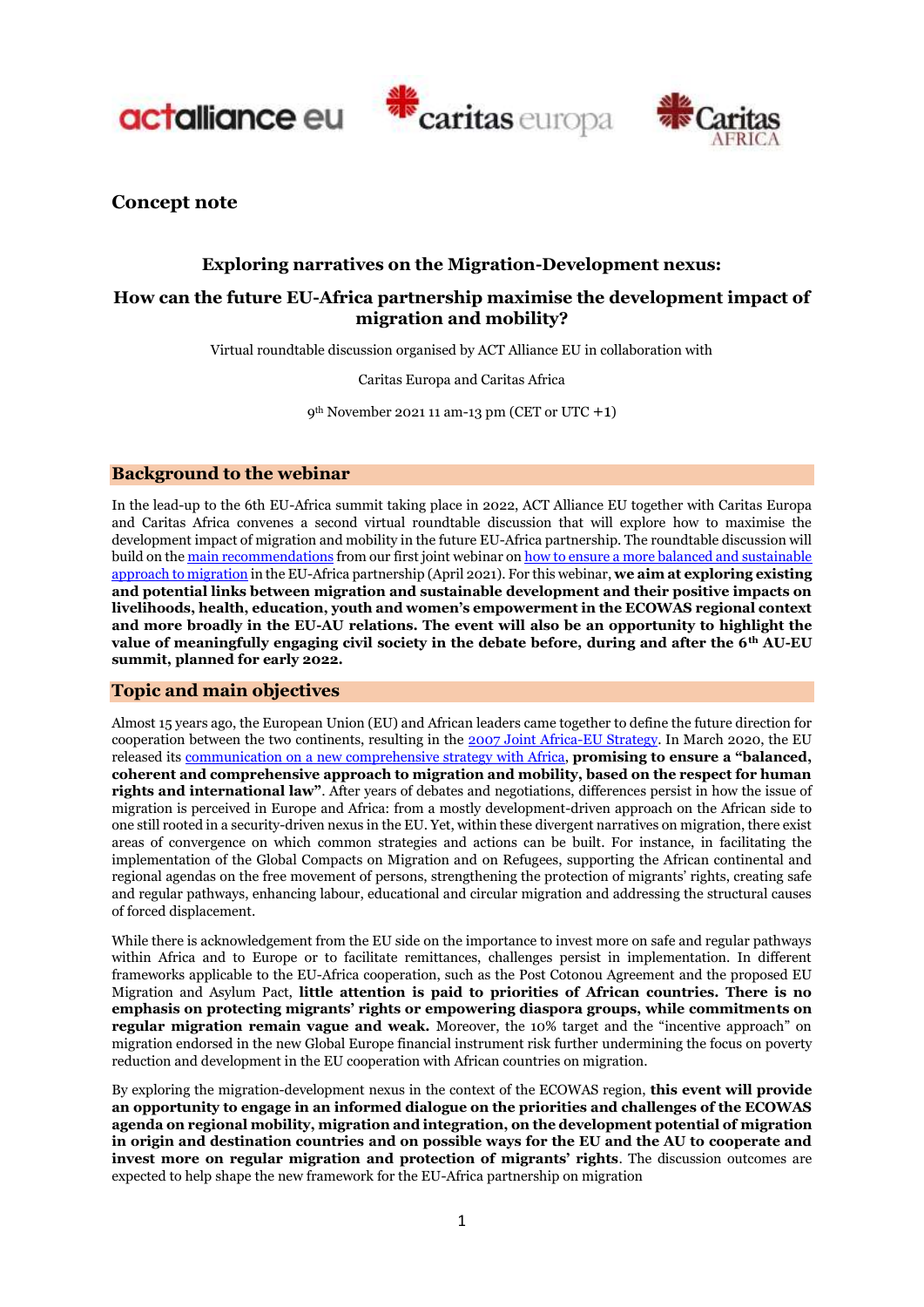





The event will be **by invitation only.**

# **Programme – 11h00-13h00 (CEST or UTC +1) 9th November 2021**

- ❖ Welcome and introduction by **Lucy Esipila**, Policy and Advocacy Officer at Caritas Africa
- ❖ Setting the scene by **Anna Knoll**, Head of Migration Programme at ECDPM
- ❖ Presentation by **Siga Fatima Jagne**, Commissioner Social Affairs and Gender, ECOWAS Commission ECOWAS (tbc)
- ❖ Comment by **Badara Ndiaye**, Director of the association DIADEM (Diaspora Development Education Migration) and the West African Platform of the civil society organization MIGRAFRIQUE

#### *Q&A first round (facilitated by the moderator)*

- ❖ Presentation by **Hans Stausboll**, Head of Unit for Regional and Multi-Country Programs for Africa at the Directorate-General for International Partnership of the European Commission (DG INTPA)
- ❖ Comments by **Bob van Dillen,** Senior Migration Adviser for Cordaid, the Netherlands, and by **Carine Nsoudou**, Executive Director of Africa-Europe Diaspora International Platform (ADEPT)

*Q&A second round (facilitated by the moderator)*

❖ Concluding remarks by **Sophie Fanucchi**, Head of Office Borders, asylum and migrations, from the General Secretary of European affairs (SGAE) of France (tbc)

Moderator: **Floris Faber**, ACT Alliance EU Representative/Head of Office

#### **Topics for discussion**

- ❖ **The ECOWAS official speaker representative** will discuss the main challenges and opportunities for the ECOWAS region in the implementation of the Protocol on the Free Movement of People. Furthermore, the discussion will focus on how the EU migration policies and the EU-ECOWAS policy dialogue and cooperation on migration impact on migration policies and on the free movement of people and migrant's rights in the region and between West Africa and Europe. The intervention will also contribute to clarifying how ECOWAS and AU institutions discuss migration and mobility issues with civil society and to what extent this dialogue informs decision-making on these issues.
- ❖ **The African civil society's representative** will highlight the main priorities and challenges civil society encounters in relation to the ECOWAS and EU's Agenda on migration and mobility in the region, while identifying what is needed to ensure harmonisation and coherence of regional and EU policies on migration across different sectors, for example, with regards to employment and jobs creation, youth and women empowerment, trade agreements. This intervention will also help to identify areas of cooperation and engagement on migration and migrants' rights between the ECOWAS, the AU and civil society and suggest how the EU can be supportive of that, especially in the lead-up to the future EU-Africa summit.
- ❖ **The EU official speaker** will clarify how the EU is and will be supporting human mobility within Africa and, more particularly, in the context of the ECOWAS region, and explain how the EU envisages to maximise the migration-development nexus through the new Global Europe instrument. It will also be the occasion to hear more about EU's plans on ensuring legal pathways for migration, expanding opportunities for labour, education and for family reunification from Africa to Europe. How the EU institutions intend to consult civil society on migration and mobility issues in the context of the 6<sup>th</sup> EU-Africa Summit and beyond will also be part of the discussion.
- ❖ **The European civil society's representative** will discuss the main proposals and shortcomings with regard to commitments on regular migration, protection of migrants' rights and progress on remittances and diaspora issues in different frameworks applicable to the EU-Africa cooperation, such as in the 2020 EC-EEAS joint communication, the recent EU-OACPs agreement, and the New Pact on Migration. This intervention will help to identify what is needed to maximise a development-migration nexus in the EU future migration policies as well as suggest how the EU can improve engagement with civil society during and beyond the future EU-Africa summit.